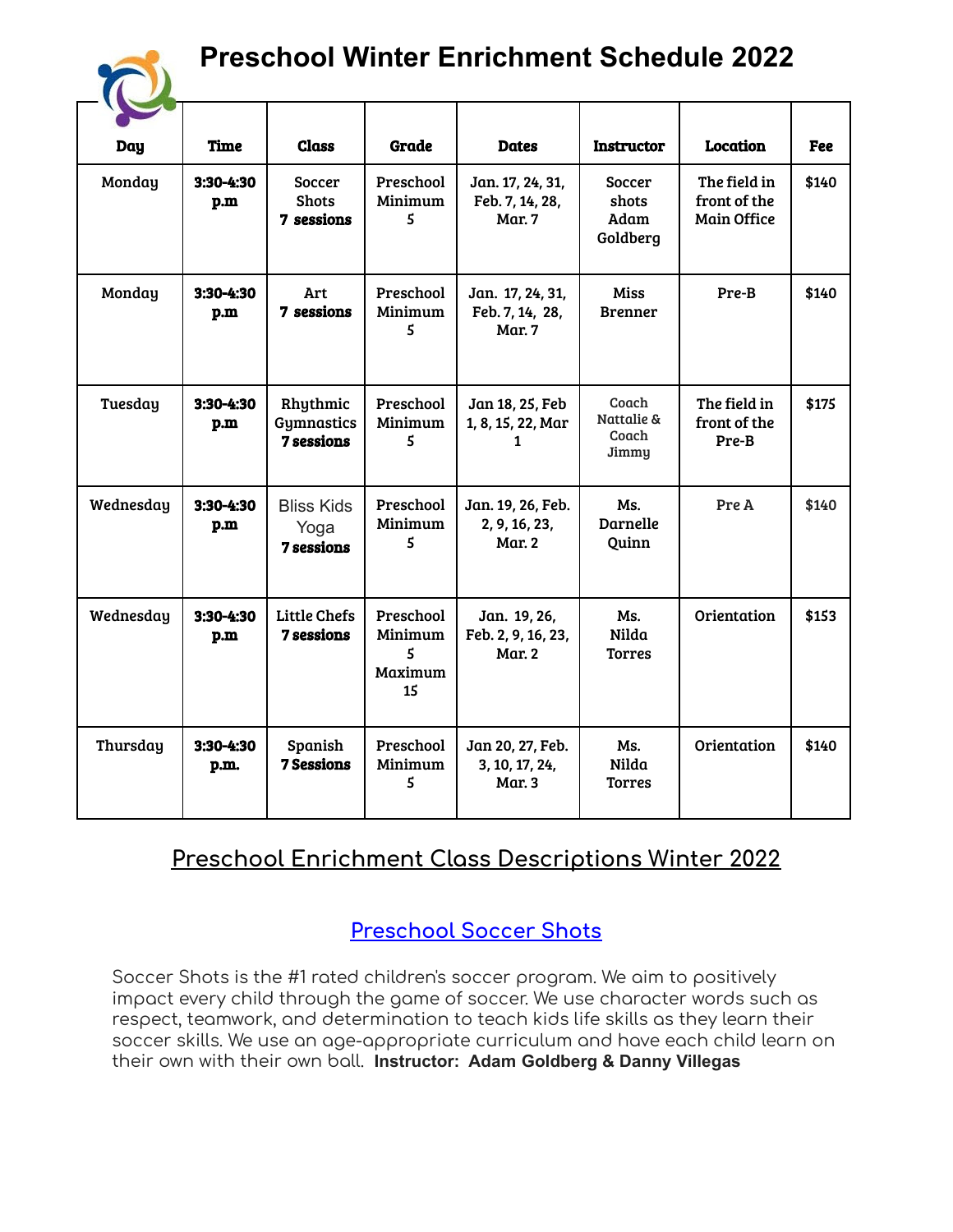#### **Rhythmic Gymnastics**

Kids will learn elements of gymnastics, dance, and ballet while also incorporating the use of apparatuses (hoop, ball, ribbons, etc). Kids will improve dexterity, hand-eye coordination, and strength among other physical and mental abilities! Come join the fun!!!! **Instructor: Coach Nattalie & Coach Jimmy**

#### **Little Chefs (Cooking Class)**

Join us for a fun and educational after-school treat! Come and learn to internalize the foundations of Practical Life. The students will seek ways to use their skills and assume broader responsibilities. The preliminary activities that isolate single skills demonstrate children's amazing ability to handle kitchen tools. Preparing and serving snacks (and even meals) is a natural way for children to learn to cooperate and experience community. In addition, Little Chefs will give your child a deeper understanding of what they eat and help them develop healthy eating habits. **Instructor: Ms. Nilda Torres**

#### **Preschool Art**

Young artists will learn about line, shape, and color to create some beautiful self-portraits, landscapes, and splatter paint pieces. Discover patterns and shapes and how they make everything more interesting and fun. Students will also learn about different styles and artists throughout history. All classes will be outdoors. **Instructor: Miss Brenner**

#### **Bliss Kids Yoga**

Fostering cooperation and compassion are the greatest gifts we can give our children. Children will learn how to mindfully move their bodies and then bring themselves back to stillness. There will be songs, story-telling, and art to incorporate the lessons learned. This skill can help them navigate the many emotions and stressors of life. Bliss Kids Yoga will be taught by Darnelle Quinn, an Experienced Yoga Teacher, and Reiki master **Instructor: Ms. Darnelle Quinn**

#### **Hola Learn Spanish**

This is a program that aims to develop the Oral Spanish Language through art, games, and creative activities. Preschool children from 3 to 6 years old are welcome. The program is focused on promoting and developing oral skills, both listening and speaking. From easy-to-read lessons and illustrations to young learners' interest in singing songs and learning rhymes, students are able to get a different approach in the learning of a language. Children will learn specific vocabulary and structures and how to use them through games and fun activities. **Instructor: Mrs. Nilda Torres**